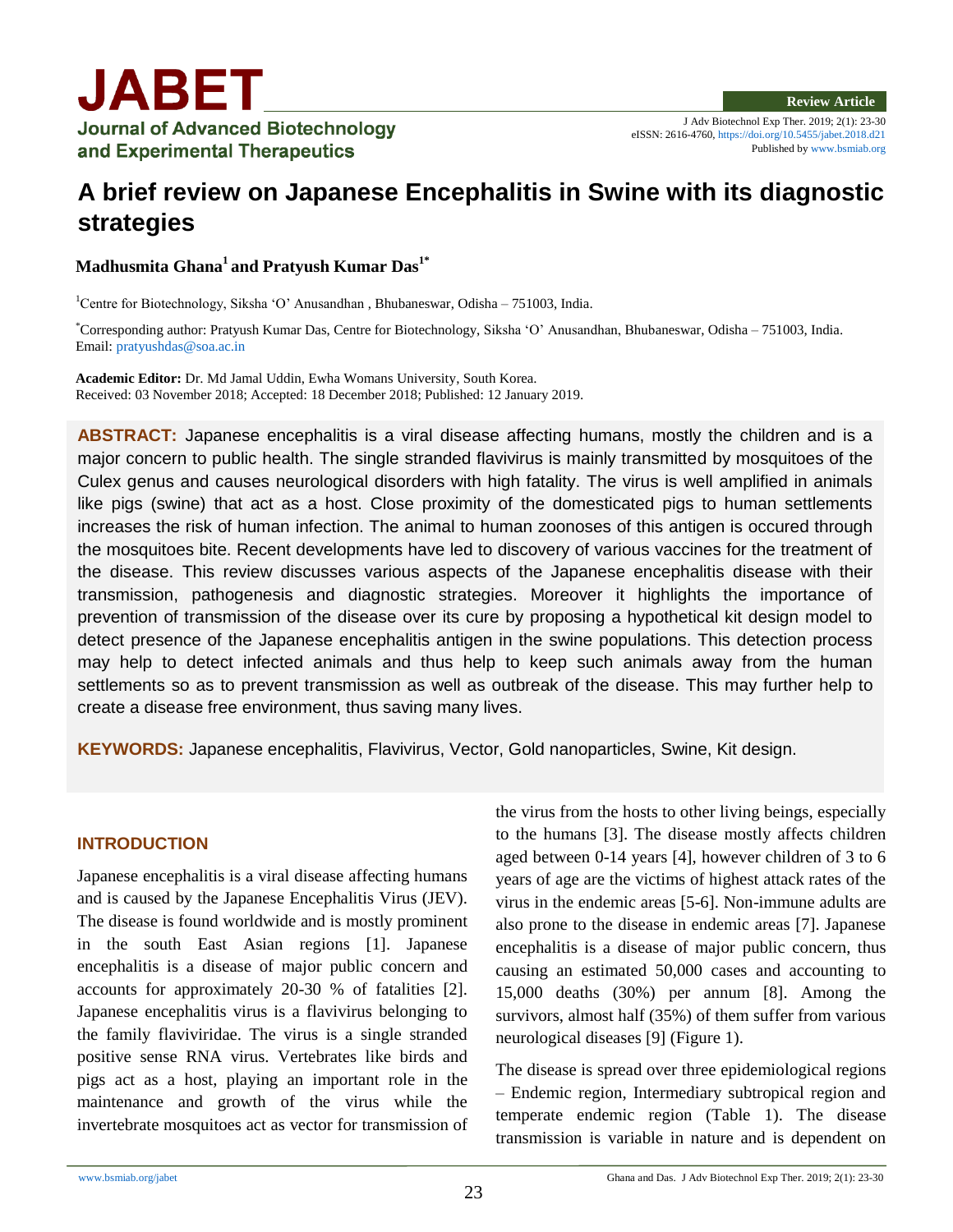environmental temperature and conditions [10]. Five genotypes of the Japanese encephalitis virus can be found  $-$  Ia, Ib, II, III and IV  $[11, 12]$ . Genotype III was predominant among the early isolates and is now being gradually replaced by the genotype I [13].

**Table 1.** Epidemiological regions and spread of Japanese encephalitis

| <b>Epidemiological Regions</b> | <b>Geographical areas</b>                 |
|--------------------------------|-------------------------------------------|
| Endemic region                 | Southern India, Southern Vietnam,         |
|                                | Southern Thailand, Philippines, Malaysia, |
|                                | Indonesia.                                |
| Intermediary subtropical       | Northern India, Nepal, North and Central  |
| region                         | Burma, Northern Thailand, Northern        |
|                                | Vietnam, Southern China, Bangladesh.      |
| Temperate endemic region       | Northern China, Korea, Japan, Taiwan,     |
|                                | Southern extremes of Russia.              |

## **Global scenario of Japanese Encephalitis** cases and deaths reported per year



**Figure 1.** Reported cases of Japanese Encephalitis and the deaths involved therein.

The review focuses on various aspects of the Japanese encephalitis disease which includes its mode of transmission, various stages and pathogenesis in humans. Moreover, the review also briefly describes current approaches for detection of the viral antigen in animals and their shortcomings. The authors emphasize the use of citrate stabilized gold nanoparticles for possible and efficient detection of the antigen in serum samples of swine. A hypothetical kit design method has been proposed that makes use of these citrated gold nanoparticles for rapid, efficient and easy detection of the antigen in swine population.

#### **DISEASE TRANSMISSION**

Mosquitoes, especially the *Culex* species, generally act as a vector for the transmission of Japanese encephalitis to vertebrates [14]. The Japanese encephalitis virus cycle mainly involves water birds and Culex mosquitoes. Besides, pigs also act as an amplifying host, thereby linking to the humans due to their close proximity to dwellings [15]. In general, there are two recognized epidemiological patterns of Japanese encephalitis – the endemic pattern and the epidemic pattern. (Figure 2) describes the details about occurrence of both the patterns.



**Figure 2.** Epidemiological patterns of Japanese encephalitis.

The transmission cycle of Japanese encephalitis (Figure 3) makes it very much difficult to control the spread of the disease. The virus is mostly found in the aquatic birds that act as a reservoir. These viruses are taken up by the mosquitoes when they feed on these aquatic birds. On the other hand the virus is transmitted by the mosquitoes from the birds to animals like pigs which act as an amplifier, thus multiplying the virus inside their body cells. Mosquitoes bite these infected animals and take up the virus again and have more chances of transmitting the same to humans because of the close proximity of these animals to human dwellings. Moreover, these mosquitoes breed in stagnant water bodies or irrigated fields thus posing a greater chance of transmission to humans who act as a dead-end host. This is because the humans do not pose the ability to amplify the virus in sufficient amount to be taken up again by the mosquitoes. Further transmission of this disease to new geographical areas is mediated by the birds migrating from one place to another. Experiments have also confirmed that vector less transmission of the virus between pigs can occur via nasal secretion [16].

### **STAGES OF JAPANESE ENCEPHALITIS**

Patients infected by the Japanese encephalitis virus show signs of 'acute encephalitic syndrome' [17]. Stages of Japanese encephalitis can be broadly classified into 4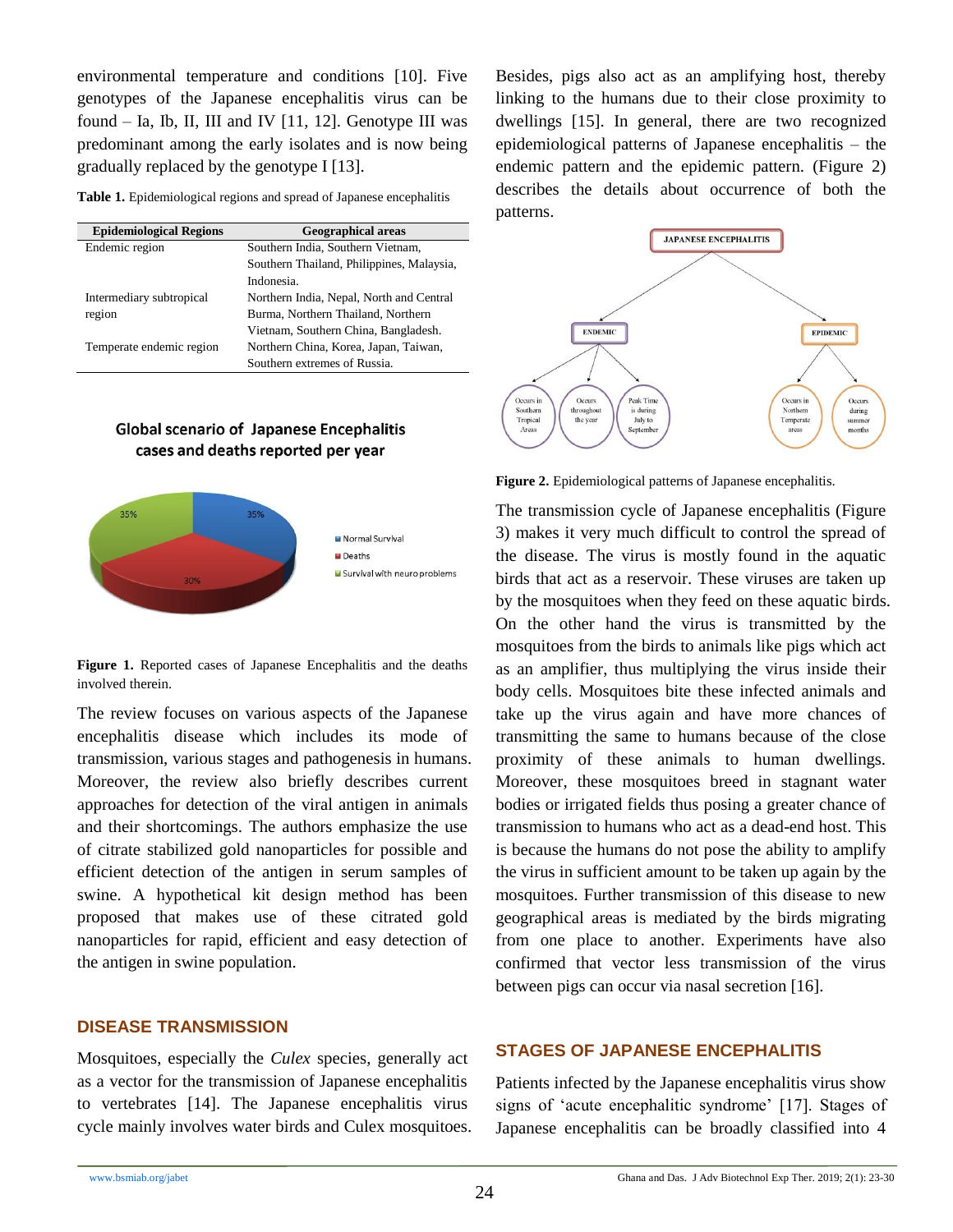stages. The first stage also known as the prodromal stage, is marked by a sudden inception of high fever and headache along with certain other non-specific symptoms like malaise, nausea, vomiting and anorexia. The second stage is the 'acute stage' which includes decreased consciousness leading to mild clouding or even more adverse conditions like semi-coma or coma. These symptoms are also accompanied by convulsions, neck stiffness and weakness. Patients with more serious conditions generally die at this stage. The third stage or the 'late stage' is characterized by improved neurological conditions in patients who do not have any complications. The fourth and final stage also called the 'sequelae stage' includes complete recovery in mild cases. However, patients with high severity are found to be left with neurological defects even after improvement of their health conditions.



**Figure 3.** Transmission cycle of Japanese encephalitis virus

## **PATHOGENESIS OF JAPANESE ENCEPHALITIS**

Following inoculation of the virus into the skin by the mosquitoes, replication of the viral cells occur within the 'Langerhans dendritic cells' similar to that observed in case of dengue virus [18] and or in the 'Keratinocytes, as observed in case of West Nile virus. This is followed by transfer of the virus to local lymph nodes where further replication occurs. This leads to Viraemia and the virus crosses through the blood-brain barrier to enter the central nervous system (CNS). Once the virus reaches inside the CNS, uncontrolled replication takes place [19]. Inside the CNS, the neurons are the principal target cells for replication of the virus [20-22].

The severity in pathogenesis of Japanese encephalitis has prompted many researchers worldwide to work towards efficient diagnosis of the disease and its possible prevention. Many diagnostic processes have been applied either as single or in combination with each other for the purpose. The section below describes some of the current major diagnostic processes being followed.

## **CURRENT DIAGNOSTIC SCENARIO**

The Japanese encephalitis infection is generally asymptomatic in nature and thereby presents a challenge as far as the diagnostic perspective is concerned. The diagnostic procedures rely highly on a combination of clinical, serological and molecular findings [23], thus making the process highly complicated.

### **Clinical diagnosis**

In vitro isolation of the viral antigen from the central nervous system samples of the animals is possible using tissue culture techniques. The isolated cells can be visualized using a cell dye such as crystal violet. In vivo isolation and detection is also carried out in 2-4 day old mice by administering an intracerebral injection of the homogenized central nervous system tissue sample obtained from the affected animals. If the sample contains JEV antigen then, the mice would show neurological symptoms and death occurs within 14 days. Following the death, the brain of the mice can be removed and the isolation and detection of the antigen can be carried out using cell culture techniques. However, proper identification of the viral antigen requires further serological or molecular steps.

## **Serological diagnosis**

The serological diagnostic procedures mostly rely on the reaction of antibodies with the antigen present in either cerebrospinal fluid or serum samples of the infected animals. Manual ELISA (Enzyme-linked immunosorbent assay) assays and commercially available IgM ELISA kits are mostly used for the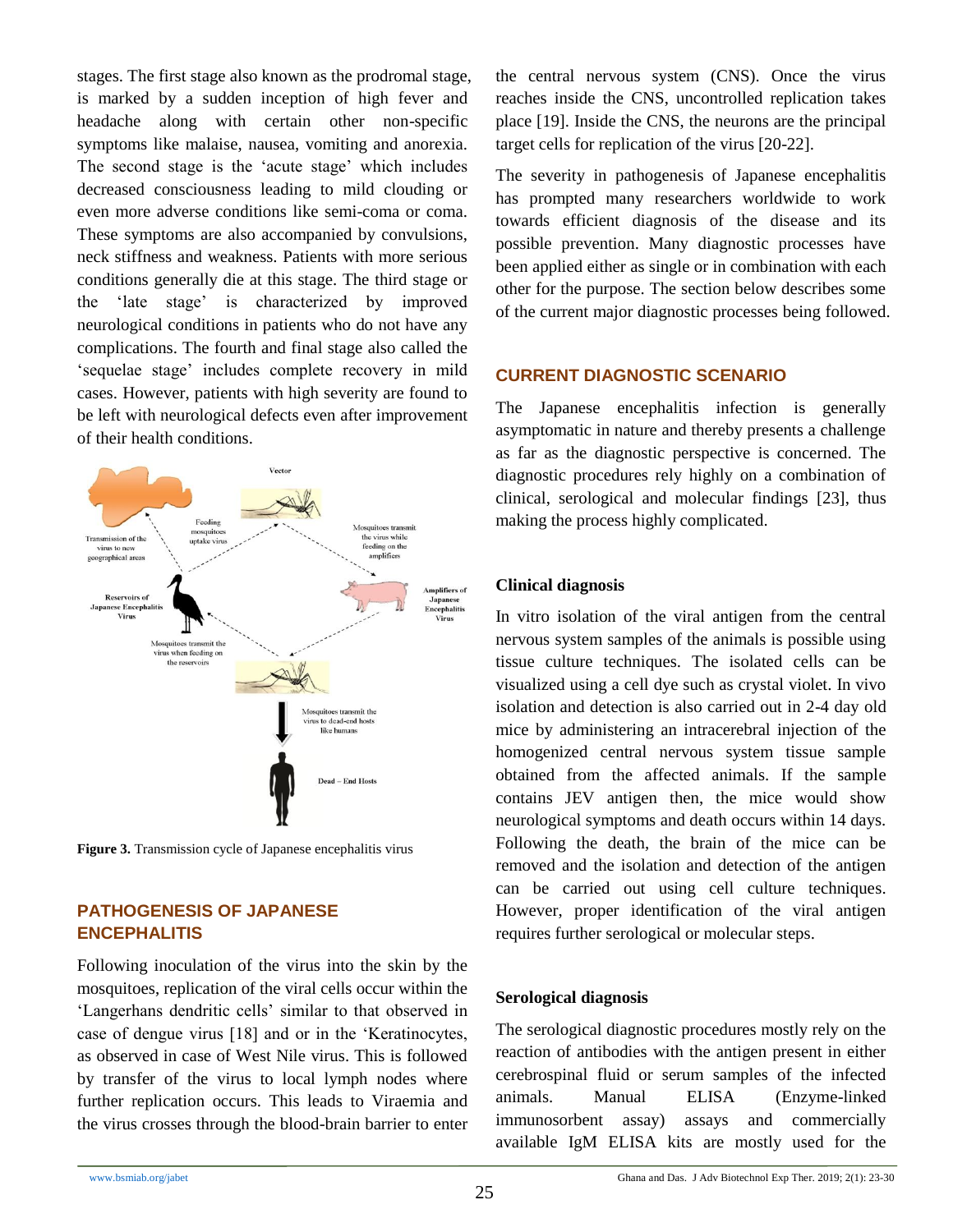diagnosis of Japanese encephalitis [24]. However, these methods require significantly high concentration of antibody in the serum sample for proper detection. The processes may also pose a chance of giving false results due to cross-reactivity between other flaviviruses if present in the serum samples [25], and thus requires separate serological methodologies for accurate interpretation of the results [26].

#### **Molecular diagnostic methods**

Several molecular methods have been described and tested for detection of Japanese encephalitis virus by reverse transcription polymerase chain reaction (RT-PCR) [27-28]. Molecular assays compatible for application directly in the field where there is limited availability of equipments have been developed. Parida et al., 2006 described the reverse transcription loopmediated isothermal amplification (RT-LAMP) assay for the above purpose [29]. Multiplex assays involving detection and differentiation of a wide range of viruses along with Japanese encephalitis virus has acquired greater interest [30]. Whole genome sequencing techniques have been able to provide a more thorough genetic identification of the virus [31] along with their geographical origin. The molecular techniques are highly specific. However, they simultaneously require highly skilled personnel for their proper execution and also involve high cost in terms of the various equipments, chemicals and primers used.

## **CITRATE STABILIZED GOLD NANOPARTICLES IN THE DIAGNOSIS OF JAPANESE ENCEPHALITIS**

Nanoparticles are defined as 'very small particles which behave as a complete unit in terms of their transport and properties' [32] with a diameter ranging below 100 nm [33]. These particles are widely studied and have wide range of applications [34, 35] which include applications in the field of biology and medicine too (Table 2).

**Table 2.** Applications of nanoparticles in the field of biology and medicine

| <b>Application of Nanoparticles</b> | <b>References</b> |
|-------------------------------------|-------------------|
| Delivery of Drug and Gene           | $[36-37]$         |
| Detection of Proteins               | [38]              |

| DNA structure probing                               | [39]     |  |
|-----------------------------------------------------|----------|--|
| Destruction of tumour                               | [40]     |  |
| <b>Tissue Engineering</b>                           | [41, 42] |  |
| Separation & purification of<br>biological entities | [43]     |  |
| Biological detection of pathogens                   | [44]     |  |

Among the nanoparticles being used, gold nanoparticles (Au NPs) carry high significance which can be mainly attributed to the unique optical properties possessed by them. Au NPs are currently in trend for use in various biomedical applications because of their biocompatibility, functionalization, lesser toxicity and easy detection [45]. These AuNPs undergo colour changes depending on the environment [46] and can thus be used as a sensor for detection of antigens in blood serum. Citrate (in the form of trisodium citrate or citric acid) plays a major role in providing stability to the gold nanoparticles. Apart from stabilizing, it also acts as a reducing agent during formation of various sized AuNPs. Citrate stabilized AuNPs have been a subject of major focus which may be attributed to their wide range of utilities in various fields. Citrated AuNPs have been used to develop a rapid and easy colorimetric method for detection of cyromazine contamination in environmental samples [47]. Citrate stabilized AuNPs have also been found to hinder fibrillogenesis of globular proteins that are responsible for many severe disorders like the Parkinson's and Alzheimer's disease [48]. Colorimetric assay for detection of creatinine in urine has been developed that makes use of citrate stabilized AuNPs resulting in a cross-linking reaction leading to aggregation of the nanoparticles and thus a characteristic color change from red wine to blue [49]. This method could be possibly used to diagnose any disease or malfunctioning related to the kidneys. Quantitative comparison between citrated AuNPs and transferrin-coated nanoparticles showed greater uptake of the citrated AuNPs into the mammalian cells. This indicates that these nanoparticles can be used efficiently as vehicle for drug delivery inside mammalian cells [50]. Citrated stabilized AuNPs coated with anti epidermal growth factor receptors have been used successfully to target squamous cells in human oral carcinoma [51]. Citrate capped AuNPs are also used for general detection of bacterial pathogens. Gold nanoparticles synthesized by citrate mediated reduction of gold salts have been used in a simple spectroscopic assay for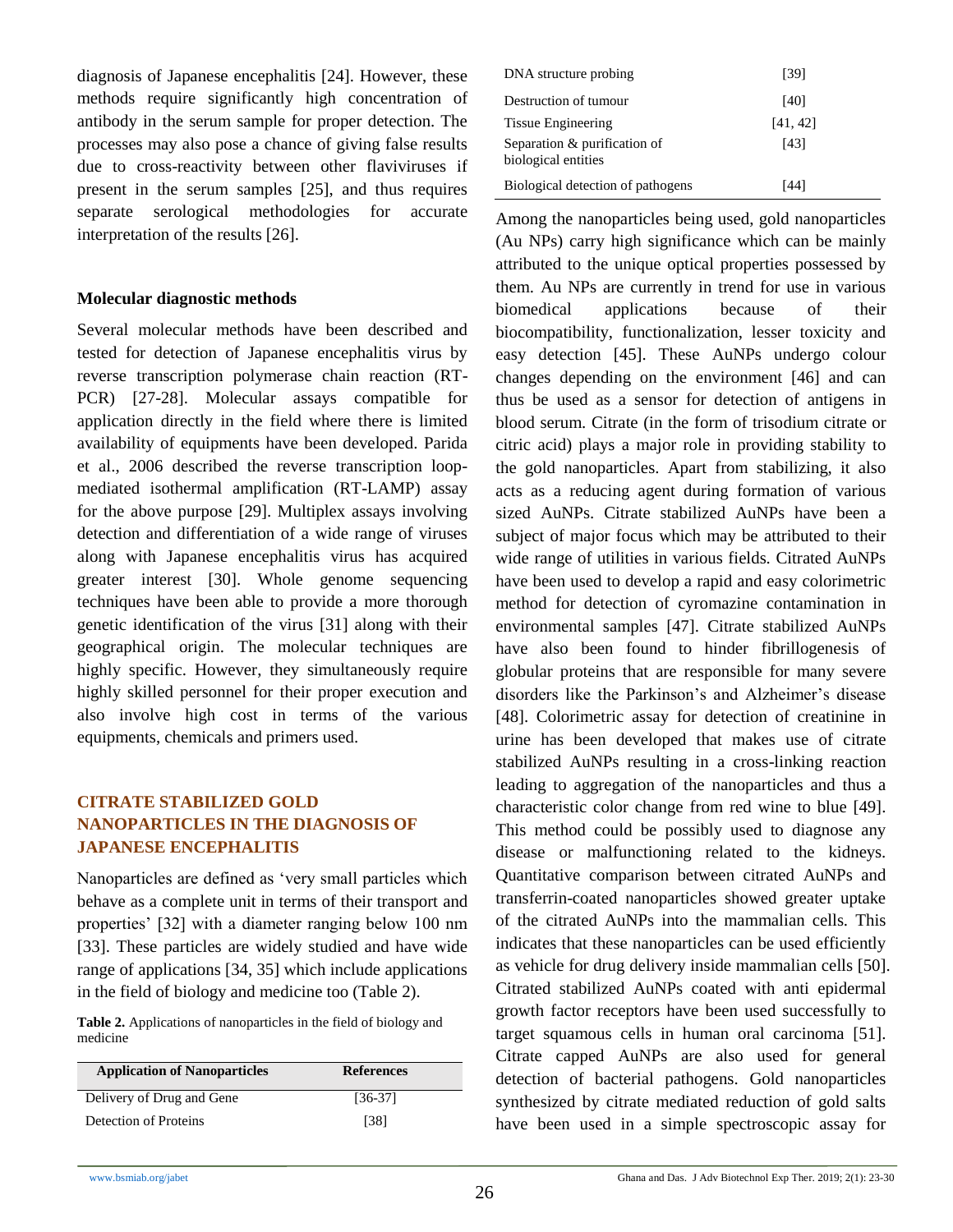detection of *Cronobacter sakazakii* [52], a bacterium that is known to cause fatal infection of the bloodstream and central nervous system. Keeping in mind the wide utilities of citrate stabilized AuNPs, we provide a hypothetical method for designing a kit that utilizes these nanoparticles and may prove to be useful in detecting the Japanese encephalitis virus in pigs.



**Figure 4.** Hypothetical Kit design using citrate stabilized gold nanoparticles for detection of Japanese encephalitis in swine.

Gold nanoparticles can be synthesized by Turkevich method [53] and then utilized to develop a sensor with the ability as well as accuracy to detect the Japanese encephalitis antigen in animals especially pigs (Figure 4). Citrate stabilized gold nanoparticles can be used for the purpose as they give a red colour in solution and are also detectable at low concentrations [54]. A lateral flow paper that is made up of nitrocellulose membrane can be generally used for the purpose. The strip of paper should consist of a sample pad at one end followed by a conjugation pad, a test zone, a control zone and finally an absorbent pad at the other end. The conjugation pad will have gold nanoparticles conjugated on to absorbed primary antibodies specific for the Japanese encephalitis antigen. The test zone or the test line will contain adsorbed monoclonal antibodies specific for the antigen and the control line will contain secondary antibodies (Anti-IgG) that can easily bind to the IgG present in the blood serum.

Blood samples obtained from animals (pigs) can be directly put on the sample pad. The sample would start to flow laterally to the opposite direction. Once the blood sample reaches the conjugation pad, gold nanoparticles conjugated primary monoclonal antibodies specific for the Japanese encephalitis antigen will bind to the viral antigen (if present) in the sample and move forward towards the test zone. Upon reaching the test zone the monoclonal antibodies present will bind to the viral antigen-gold nanoparticle complex. Deposition of gold nanoparticle on the test line will give a red coloured line [55] indicating a positive result i.e. presence of Japanese encephalitis antigen in the sample. The control line that consists of anti  $-$  IgG secondary antibodies will then bind to the IgG present in the blood serum to give another red line. The control line is just to confirm that the kit is working properly and there is unidirectional flow of sample from the sample pad to the absorbent.

The proposed model may prove to be beneficial and may possibly overcome the limitations faced by the current diagnostic methods in practice. The proposed kit may help in detecting the Japanese encephalitis antigen from swine serum samples with high specificity and low cost. The kit can also be easily marketed and can be easily afforded by marginal people living in villages. Further, it does not require a well established lab nor any highend specific instruments and skilled workforce for its operation. It will also provide results in quick time and will thus facilitate to control the spread of the disease to humans in a timely manner.

## **CONCLUSIONS**

Many vaccines have been developed for the treatment of Japanese encephalitis. However, most of the vaccines are associated with certain side-effects. Keeping in mind the severity of Japanese encephalitis and the death rates involved therein, there arises an immediate need to prevent the disease transmission from swine to humans. As such, the hypothetical model may help to design a kit that may successfully detect the antigen in the serum of swine. The current diagnostic methods in practice involve a large cost of analysis, skilled work force, consume more time and sometimes provide results with very low specificity. The current model may prove as an easy, rapid, cost-effective and user friendly approach for detection of Japanese encephalitis in animals like swine. Timely detection of the virus in the swines could possibly help contain future outbreaks and thus save many lives.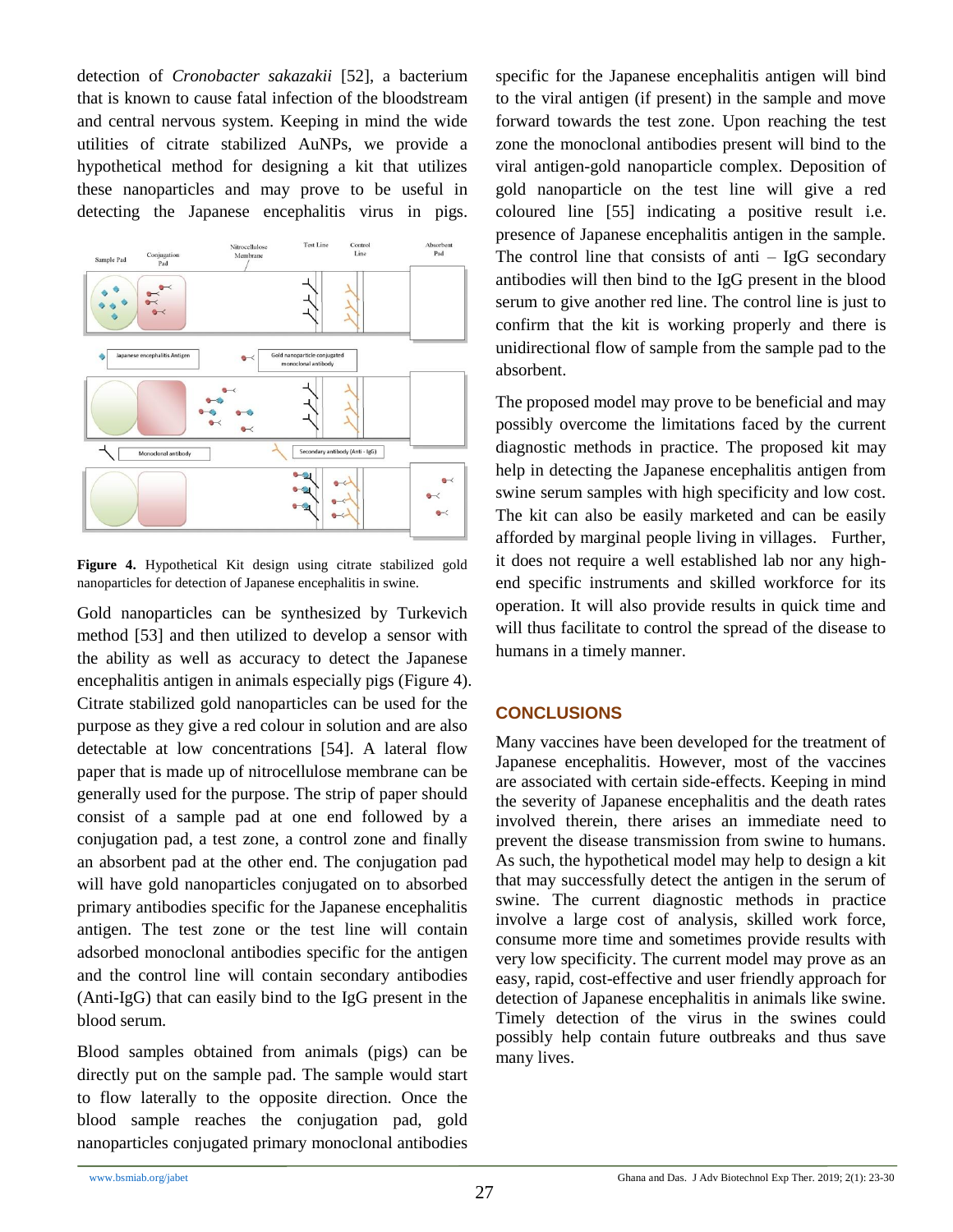#### **AUTHOR CONTRIBUTIONS**

Madhusmita Ghana was involved in collection and sorting of data from various databases like Scopus, Science Direct and Google Scholar. Madhusmita Ghana and Pratyush Kumar Das were involved in framing the outline of the review and drafting of the article. Both the authors were equally involved in designing the hypothetical model. Pratyush Kumar Das contributed to revising it critically for important intellectual content and made the final approval of the version to be published.

#### **CONFLICTS OF INTEREST**

The authors declare no conflict of interest.

#### **REFERENCES**

- [1] Erlanger TE, Weiss S, Keiser J, Utzinger J, Wiedenmayer K. Past, present, and future of Japanese encephalitis. Emerg Infect Dis. 2009; 15: 1-7.
- [2] Malhotra S, Sharma S, Kumar P, Hans C. Japanese Encephalitis and its Epidemiology. J Infect Dis Ther. 2015; 3(5): 243. doi:10.4172/2332-0877.1000243.
- [3] Halstead SB, Jacobson J. Japanese encephalitis vaccines. In: PlotkinSA, Orenstein WA, Offit (eds.) Vaccines (5thedn.) Elsevier, Philadelphia, PA, 2008; pp. 311-352.
- [4] Tiwari S, Singh RK, Tiwari R, Dhole TN. Japanese Encephalitis: a review of the Indian perspective. Braz j infect dis. 2012; 16 (6):564–573.
- [5] Grossman RA, Edelman R, Chiewanich P, Voodhikul P, SiriwanC. Study of Japanese encephalitis virus in Chiangmai valley,Thailand. II. Human clinical infections. Am J Epidemiol. 1973; 98:121–32.
- [6] Hoke Jr CH, Vaughn DW, Nisalak A[,Intralawan](https://www.ncbi.nlm.nih.gov/pubmed/?term=Intralawan%20P%5BAuthor%5D&cauthor=true&cauthor_uid=1313068)  [P,](https://www.ncbi.nlm.nih.gov/pubmed/?term=Intralawan%20P%5BAuthor%5D&cauthor=true&cauthor_uid=1313068) [Poolsuppasit S,](https://www.ncbi.nlm.nih.gov/pubmed/?term=Poolsuppasit%20S%5BAuthor%5D&cauthor=true&cauthor_uid=1313068) [Jongsawas V](https://www.ncbi.nlm.nih.gov/pubmed/?term=Jongsawas%20V%5BAuthor%5D&cauthor=true&cauthor_uid=1313068) et al. Effect of highdosedexamethasone on the outcome of acute encephalitis due toJapanese encephalitis virus. J Infect Dis. 1992; 165:631–7.
- [7] Hills SL, Griggs AC, Fischer M. Japanese encephalitis in travelers from non-endemic countries, 1973–2008. Am. J. Trop. Med. Hyg.2010; 82: 930–936.
- [8] Tsai TF. Factors in the changing epidemiology of Japaneseencephalitis and West Nile fever. In: Saluzzo JF, editor. Factorsin the Emergence of Arboviral Diseases. Amsterdam: Elsevier; 1997. p. 179–89.
- [9] Solomon T, Dung NM, Kneen R[,Gainsborough](https://www.ncbi.nlm.nih.gov/pubmed/?term=Gainsborough%20M%5BAuthor%5D&cauthor=true&cauthor_uid=10727474)  [M,](https://www.ncbi.nlm.nih.gov/pubmed/?term=Gainsborough%20M%5BAuthor%5D&cauthor=true&cauthor_uid=10727474) [Vaughn DW,](https://www.ncbi.nlm.nih.gov/pubmed/?term=Vaughn%20DW%5BAuthor%5D&cauthor=true&cauthor_uid=10727474) [Khanh VT.](https://www.ncbi.nlm.nih.gov/pubmed/?term=Khanh%20VT%5BAuthor%5D&cauthor=true&cauthor_uid=10727474) Japanese encephalitis. JNeurolNeurosurg Psychiatry.2000;68:405–15.
- [10] Tiwari PM, VigK , Dennis VA , Singh SR . Functionalized goldnanoparticles and their biomedical applications .Nanomaterials.2011;  $1:31-63$ .
- [11] Solomon T, [Ni H,](https://www.ncbi.nlm.nih.gov/pubmed/?term=Ni%20H%5BAuthor%5D&cauthor=true&cauthor_uid=12584335) [Beasley DW,](https://www.ncbi.nlm.nih.gov/pubmed/?term=Beasley%20DW%5BAuthor%5D&cauthor=true&cauthor_uid=12584335) [Ekkelenkamp](https://www.ncbi.nlm.nih.gov/pubmed/?term=Ekkelenkamp%20M%5BAuthor%5D&cauthor=true&cauthor_uid=12584335)  [M,](https://www.ncbi.nlm.nih.gov/pubmed/?term=Ekkelenkamp%20M%5BAuthor%5D&cauthor=true&cauthor_uid=12584335) [Cardosa MJ,](https://www.ncbi.nlm.nih.gov/pubmed/?term=Cardosa%20MJ%5BAuthor%5D&cauthor=true&cauthor_uid=12584335) [Barrett AD.](https://www.ncbi.nlm.nih.gov/pubmed/?term=Barrett%20AD%5BAuthor%5D&cauthor=true&cauthor_uid=12584335) Origin and evolution of

Japanese encephalitis virus in southeast Asia.J. Virol.2003;77: 3091–3098.

- [12] Schuh AJ, Ward MJ, Brown AJ, Barrett AD. Phylogeography of Japanese encephalitis virus: genotype is associated with climate. PLoSNegl. Trop. Dis. 2013; 7: e2411. doi: [10.1371/journal.pntd.0002411](https://dx.doi.org/10.1371%2Fjournal.pntd.0002411)
- [13] Pan XL, Liu H, Wang HY, Fu SH, Liu HZ, Zhang HL et al. Emergence of genotype I of Japanese encephalitis virus as the dominant genotype in Asia. J. Virol.2011; 85: 9847–9853.
- [14] Kanojia PC, Shetty PS, Geevarghese G. A long-term study onvector abundance & seasonal prevalence in relation to theoccurrence of Japanese encephalitis in Gorakhpur district,Uttar Pradesh. Indian J Med Res. 2003; 117:104–10.
- [15] Kabilan L, Rajendran R, Arunachalam N[,Ramesh](https://www.ncbi.nlm.nih.gov/pubmed/?term=Ramesh%20S%5BAuthor%5D&cauthor=true&cauthor_uid=15280610)  [S,](https://www.ncbi.nlm.nih.gov/pubmed/?term=Ramesh%20S%5BAuthor%5D&cauthor=true&cauthor_uid=15280610) [Srinivasan S,](https://www.ncbi.nlm.nih.gov/pubmed/?term=Srinivasan%20S%5BAuthor%5D&cauthor=true&cauthor_uid=15280610) [Samuel PP](https://www.ncbi.nlm.nih.gov/pubmed/?term=Samuel%20PP%5BAuthor%5D&cauthor=true&cauthor_uid=15280610) et al. Japaneseencephalitis in India: an overview. Indian J Pediatr.2004; 71:609–15.
- [16] Ricklin ME, Nicolas OG, Brechbuhl D, Python S, Zumkehr B, Nougairede A et al. Vector-free transmission and persistence of Japanese encephalitis virus in pigs. Nat. Commun. 2016; 7: 10832. doi: 10.1038/ncomms10832.
- [17] Ghosh D, Basu A. Japanese encephalitis-a pathological andclinical perspective. PLoSNegl Trop Dis. 2009; 3:e437. doi[:10.1371/journal.pntd.0000437](https://dx.doi.org/10.1371%2Fjournal.pntd.0000437)
- [18] Wu SJ, [Grouard-Vogel G,](https://www.ncbi.nlm.nih.gov/pubmed/?term=Grouard-Vogel%20G%5BAuthor%5D&cauthor=true&cauthor_uid=10888933) [Sun W,](https://www.ncbi.nlm.nih.gov/pubmed/?term=Sun%20W%5BAuthor%5D&cauthor=true&cauthor_uid=10888933) [Mascola JR,](https://www.ncbi.nlm.nih.gov/pubmed/?term=Mascola%20JR%5BAuthor%5D&cauthor=true&cauthor_uid=10888933) [Brachtel](https://www.ncbi.nlm.nih.gov/pubmed/?term=Brachtel%20E%5BAuthor%5D&cauthor=true&cauthor_uid=10888933)  [E,](https://www.ncbi.nlm.nih.gov/pubmed/?term=Brachtel%20E%5BAuthor%5D&cauthor=true&cauthor_uid=10888933) [Putvatana R](https://www.ncbi.nlm.nih.gov/pubmed/?term=Putvatana%20R%5BAuthor%5D&cauthor=true&cauthor_uid=10888933) et al. Human skin Langerhans cells are targets of dengue virus infection. Nat. Med.2000;6: 816– 820.
- [19] Huang CH, Wong C. Relation of the peripheral multiplication of Japanese B encephalitis virus to the pathogenesis of the infection in mice. ActaVirol.1963;7: 322–330.doi[:10.1038/77553](https://doi.org/10.1038/77553)
- [20] German AC, [Myint KS,](https://www.ncbi.nlm.nih.gov/pubmed/?term=Myint%20KS%5BAuthor%5D&cauthor=true&cauthor_uid=16814333) [Mai NT,](https://www.ncbi.nlm.nih.gov/pubmed/?term=Mai%20NT%5BAuthor%5D&cauthor=true&cauthor_uid=16814333) [Pomeroy I,](https://www.ncbi.nlm.nih.gov/pubmed/?term=Pomeroy%20I%5BAuthor%5D&cauthor=true&cauthor_uid=16814333) [Phu](https://www.ncbi.nlm.nih.gov/pubmed/?term=Phu%20NH%5BAuthor%5D&cauthor=true&cauthor_uid=16814333)  [NH,](https://www.ncbi.nlm.nih.gov/pubmed/?term=Phu%20NH%5BAuthor%5D&cauthor=true&cauthor_uid=16814333) [Tzartos J](https://www.ncbi.nlm.nih.gov/pubmed/?term=Tzartos%20J%5BAuthor%5D&cauthor=true&cauthor_uid=16814333) et al. A preliminary neuropathological study of Japanese encephalitis in humans and a mouse model.Trans. R. Soc. Trop. Med. Hyg. 2006; 100: 1135– 1145.doi[:10.1016/j.trstmh.2006.02.008](https://doi.org/10.1016/j.trstmh.2006.02.008)
- [21] Johnson RT, [Burke DS,](https://www.ncbi.nlm.nih.gov/pubmed/?term=Burke%20DS%5BAuthor%5D&cauthor=true&cauthor_uid=3000282) [Elwell M,](https://www.ncbi.nlm.nih.gov/pubmed/?term=Elwell%20M%5BAuthor%5D&cauthor=true&cauthor_uid=3000282) [Leake CJ,](https://www.ncbi.nlm.nih.gov/pubmed/?term=Leake%20CJ%5BAuthor%5D&cauthor=true&cauthor_uid=3000282) [Nisalak](https://www.ncbi.nlm.nih.gov/pubmed/?term=Nisalak%20A%5BAuthor%5D&cauthor=true&cauthor_uid=3000282)  [A,](https://www.ncbi.nlm.nih.gov/pubmed/?term=Nisalak%20A%5BAuthor%5D&cauthor=true&cauthor_uid=3000282) [Hoke CH](https://www.ncbi.nlm.nih.gov/pubmed/?term=Hoke%20CH%5BAuthor%5D&cauthor=true&cauthor_uid=3000282) et al. Japanese encephalitis: immunocytochemical studies of viral antigen and inflammatory cells in fatal cases. Ann. Neurol. 1985; 18: 567–573.doi[:10.1002/ana.410180510](https://doi.org/10.1002/ana.410180510)
- [22] Desai A, Shankar SK, Ravi V, Chandramuki A,Gourie-Devi M.Japanese encephalitis virus antigen in the human brain and its topographic distribution.ActaNeuropathol. 1995; 89: 368–373.
- [23] OIE, 2012. Manual of Diagnostic Tests and Vaccines for Terrestrial Animals, 7th edition World Health Organisation for Animal Health (OIE), Paris, France.
- [24] Litzba N, Klade CS, Lederer S, Niedrig M. Evaluation of serological diagnostic test systems assessing the immune response to Japanese encephalitis vaccination. PLoS Trop. Negl. Dis. 2010; 4: e883.
- [25] Mansfield KL, Horton DL, Johnson N, Li L, Barrett AD, Smith DJ, Galbraith SE, Solomon T, Fooks AR.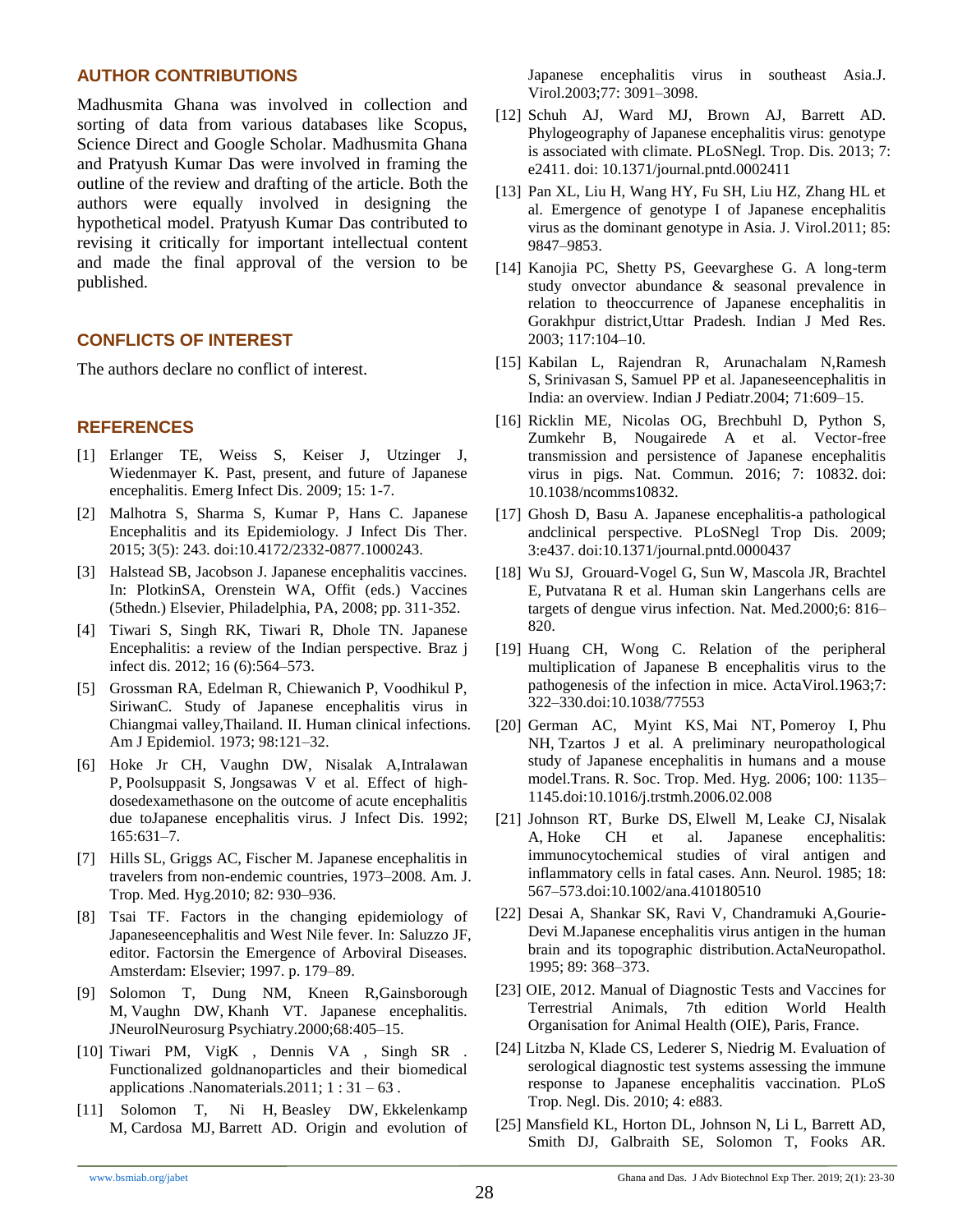Flavivirus-induced antibody cross-reactivity. J. Gen. Virol. 2011; 92: 2821–2829.

- [26] Yeh JY, Lee JH, Park JY, Seo HJ, Moon JS, Cho IS, et al. A diagnostic algorithm to serologically differentiate West Nile virus from Japanese encephalitis virus infections and its validation in field surveillance of poultry and horses. Vector Borne Zoonotic Dis. 2012; 12: 372–379.
- [27] Gao X, Lui H, Wang H, Fu S, Guo Z, Liang G. Southernmost Asia is the source of Japanese encephalitis virus (genotype 1) diversity from which the viruses disperse and evolve throughout Asia. PLoS Negl. Trop. Dis. 2013; 19: e2459.
- [28] Do LP, Bui TM, Hasebe F, Morita K, Phan NT. Molecular epidemiology of Japanese encephalitis in northern Vietnam, 1964–2011: genotype replacement. Virol. J. 2015; 12: 51.
- [29] Parida MM, Santhosh SR, Dash PK, Tripathi NK, Saxena P, Ambuj S, Sahni AK, Lakshmana Rao PV, Morita K. Development and evaluation of reverse transcriptionloop-mediated isothermal amplification assay for rapid and real-time detection of Japanese encephalitis virus. J. Clin. Microbiol. 2006; 44: 4172–4178.
- [30] Zeng Z, Liu Z, Wang W, Tang D, Liang H, Liu Z. Establishment and application of a multiplex PCR for rapid and simultaneous detection of six viruses in swine. J. Virol. Methods. 2014; 208: 102–106.
- [31] Li MH, Fu SH, Chen WX, Wang HY, Cao YX, Liang GD. Molecular characterization of full-length genome of Japanese encephalitis virus genotype V isolated from Tibet, China. Biomed. Environ. Sci. 2014; 27: 231–239.
- [32] Buzea C, Pacheco I, Robbie K. "Nanomaterials and Nanoparticles: Sources and Toxicity". Biointerphases2.2007; 2: MR17– MR71.doi:10.1116/1.2815690.
- [33] Das PK. Phytoremediation and Nanoremediation : Emerging Techniques for Treatment of Acid Mine Drainage Water. Def. Lif. Sci. J. 2018; 3(2) : 190 – 196. doi: 10.14429/dlsj.3.11346.
- [34] Geethalakshmi R, Sarada DVL. Gold and silver nanoparticlesfrom Trianthemadecandra: synthesis, characterization, and antimicrobialproperties .Int J Nanomed.2012;7 : 5375 – 5384 .
- [35] MateiA ,Cernica I, Cadar O , Roman C , Schiopu V . Synthesisand characterization of ZnO-polymer nanocomposites .Int J MaterForm.2008;1 : 767 – 770. [36] Mah C, Zolotukhin I, Fraites TJ, Dobson J, Batich C, Byrne BJ: Microsphere- mediated delivery of recombinant AAV vectors invitro and in vivo. Mol Therapy.2000;1:S239.doi[:10.1006/mthe.2001.0636](https://doi.org/10.1006/mthe.2001.0636)
- [37] Panatarotto D, Prtidos CD, Hoebeke J, Brown F, Kramer E, Briand JP, Muller S, Prato M, Bianco A: Immunization with peptide-functionalizedcarbon nanotubes enhances virus-specific neutralizingantibody responses. Chemistry&Biology.2003;10:961-966.
- [38] Nam JM, Thaxton CC, Mirkin CA.Nanoparticles-based bio-barcodes for the ultrasensitive detection of proteins. Science.2003;301:1884-1886.
- [39] Mahtab R, Rogers JP, Murphy CJ.Protein-sized quantum dot luminescence can distinguish between "straight", "bent", and "kinked" oligonucleotides. J Am Chem Soc.1995;117:9099-9100.
- [40] Yoshida J, Kobayashi T.Intracellular hyperthermia for cancerusing magnetite cationic liposomes. J MagnMagnMaterI.1999;194:176-184.
- [41] Ma J, Wong H, Kong LB, Peng KW.Biomimetic processing ofnanocrystallite bioactive apatite coating on titanium.Nanotechnology.2003;14:619-623.
- [42] de la Isla A, Brostow W, Bujard B, Estevez M, Rodriguez JR, Vargas S,CastanoVM:Nanohybrid scratch resistant coating for teethand bone viscoelasticity manifested in tribology. Mat ResrInnovat.2003;7:110- 114.
- [43] Molday RS, MacKenzie D.Immunospecific ferromagnetic irondextran reagents for the labeling and magnetic separation ofcells.J Immunol Methods.1982;52:353-367.
- [44] Edelstein RL, Tamanaha CR, Sheehan PE, Miller MM, Baselt DR, WhitmanLJ, Colton RJ.The BARC biosensor applied to the detectionof biological warfare agents. Biosensors Bioelectron.2000;14:805-813.
- [45] Tiwari PM, Vig K , Dennis VA , Singh SR. Functionalized goldnanoparticles and their biomedical applications . Nanomaterials.2011; 1 : 31 – 63.
- [46] Ahmed S, Bui MPN, Abbas, A. Paper-based chemical and biological sensors: Engineering aspects. Biosensors and Bioelectronics.2016;77: 249–263. doi:10.1016/j.bios.2015.09.038.
- [47] Bai W, Zhu C, Zhang G, Huang Y, Yan J, Yan M, Chen A. Visual colorimetric detection of cyromazine in river water using citrate-stabilized gold nanoparticles. Anal. Methods. 2016; 8: 5869-587. doi: 10.1039/C6AY01845A.
- [48] Cantarutti C, Raj G, Fogolari F, Giorgetti S, Corazza A, Bellotti V et al. Interference of citrate – stabilized gold nanoparticles with β2 – microglobulin oligomeric association. Chem. Commun. 2018; 54: 5422-5425. doi: 10.1039/C8CC01053F.
- [49] He Y, Zhang X, Yu H. Gold nanoparticles based colorimetric and visual creatinine assay. Microchimica Acta. 2015; 182 (11-12): 2037 – 2043. doi: 10.1007/s00604- 015-1546-0.
- [50] Chithrani BD, Ghazani AA, Chan WCW. Determining the size and shape dependence of gold nanoparticle uptake into mammalian cells. Nano Lett. 2006; 6(4): 662–668. doi: 10.1021/nl052396o.
- [51] Ghosh P, Han G, De M, Kim CK, Rotello VM. Gold nanoparticles in delivery applications. Advanced Drug Delivery Reviews. 2008; 60: 1307–1315. doi:10.1016/j.addr.2008.03.016.
- [52] Aly MA, Domig KJ, Kneifel W, Reimhult E. Immunogold nanoparticles for rapid plasmonic